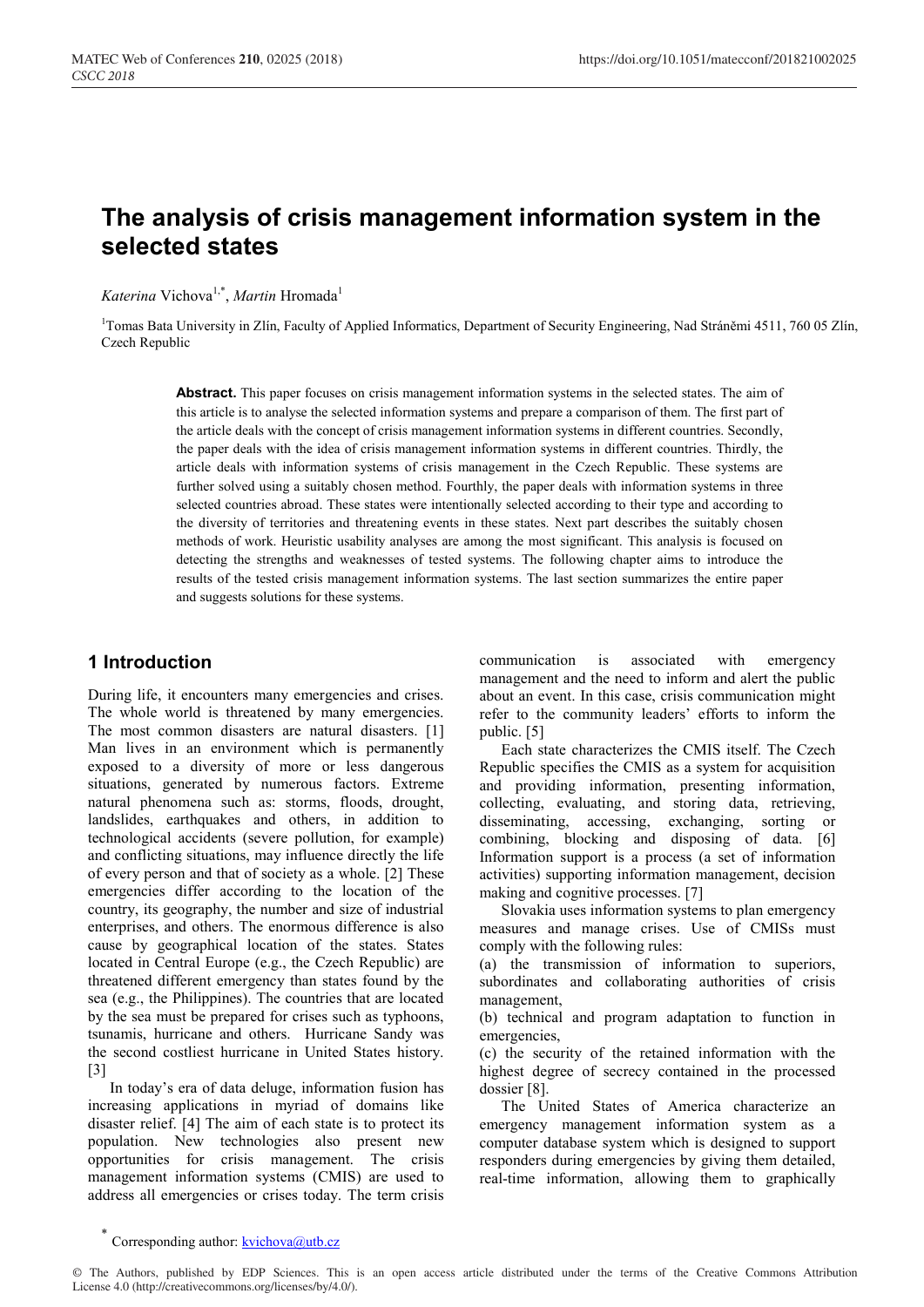integrate it and then transmit their decisions through the chain of incident command [9].

The CMISs are used at all levels crisis management. Firstly, they are used by Joint Rescue Service. They use them to manage the crisis more efficiently and speedily. Next, CMISs are also used in public administration which needs effective decision-making and assistance in crisis situations. Finally, they can be used at the state level. There are some significant differences among countries in the ways how the CMISs are applied, and these differences have been little discussed so far.

This paper describes and analyzes the CMISs in the selected countries. The aim of the present paper is to give information on the diversity of the CMISs.

### **2 Crisis Management Information Systems in the Czech Republic**

The Czech Republic has CMISs at two levels: state and public administration. The aim of the Czech Republic was to create a unified system for crisis management in 2004. This system should create a tool for qualified decisions, planning support, and decision-making processes. The system should respect national and international standards. The intention has not been met, and the system is not developer yet at this time. The reason for the failure of the project CMIS was mainly:

a) technological demands of the entire system,

b) inappropriate legislative determination,

c) limited amount of data and the impossibility of its continuous update.

The above reasons led to the failure of the objectives of CMIS in the Czech Republic.

The Czech Republic is divided into 14 regions. Each regional office has established a department of crisis management. This department is the organizational structure of the regional office of the region. Each region ensures preparedness of management of emergencies and crisis situations.

This small group includes four regions. Firstly, it is the South Moravian region with crisis portal KRIZPORT. Secondly, it is the Zlin region, which developed its Information, Communication and Warning System. Thirdly, it is capital city Prague with CMIS of the capital city Prague. Finally, it is the Olomouc region with application Community Cards (CC). In the next part of this article, we will analyze these systems.

# **3 Crisis Management Information Systems in different states**

Each state has different CMISs and we describe three selected ones.

#### **Philippines**

The National Disaster Risk Reductional and Management Council is governed in the Philippines. This council creates crisis plans, measures, and procedures in case of a disaster and warning of residents in crisis situations.

Information support for crisis management has the highest priority due to frequent natural disasters typhoons, floods, landslides. Philippines use warning system NOAH. It is a web platform which makes it possible to display actual weather, following crisis situations (floods, storms, landslides, volcanic activity), and essential elements of critical infrastructure (schools, health facilities, stations, fire stations). We can, therefore, assume that information support for crisis management has the highest priority during response to the given threats.

#### **United States of America**

The United States of America have CMIS at the state level. It is the EIS / GEM InfoBook information system. It is a system for managing crisis situations of various kinds. Thanks to this system, users can respond appropriately to any crisis. It allows receiving, sending, and recording event management data with automatic logging and automated reporting of the situation. It also allows recording of the necessary resources for managing the emergencies. The EIS / InfoBook modularity enables users to keep a quick overview of the situation and its progress, the sources of risk in the territory or the facility, the forces and resources, their operations, and tasks, description of the region, areas, buildings regarding risks, equipment, and other aspects [10]. It allows processing of specific actions plans, hiding, and evacuation.

#### **Australia**

Australia has a CMIS at the state level too. It is Australian Inter-Sevice Incident Management System (AIIMS). This system was developed in Australia in the mid-eighties. It is a robust system for managing emergencies and crisis. The system is therefore customizable and can be used effectively to manage emergencies.

The system operates efficiently for any incident natural, industrial, civilian, and many other incidents involving the emergency response from organizations. Also, the system can be used for other events that are not considered as critical – sports and cultural events, exhibitions and conferences.

This system provides firstly a management system that coordinates the activities of all involved agencies in addressing of an emergency, secondly, an entire framework for incident management that begins with the first response and grows with the severity of a crisis. The system contains a list of resources (forces and equipment) along with operational planning [11].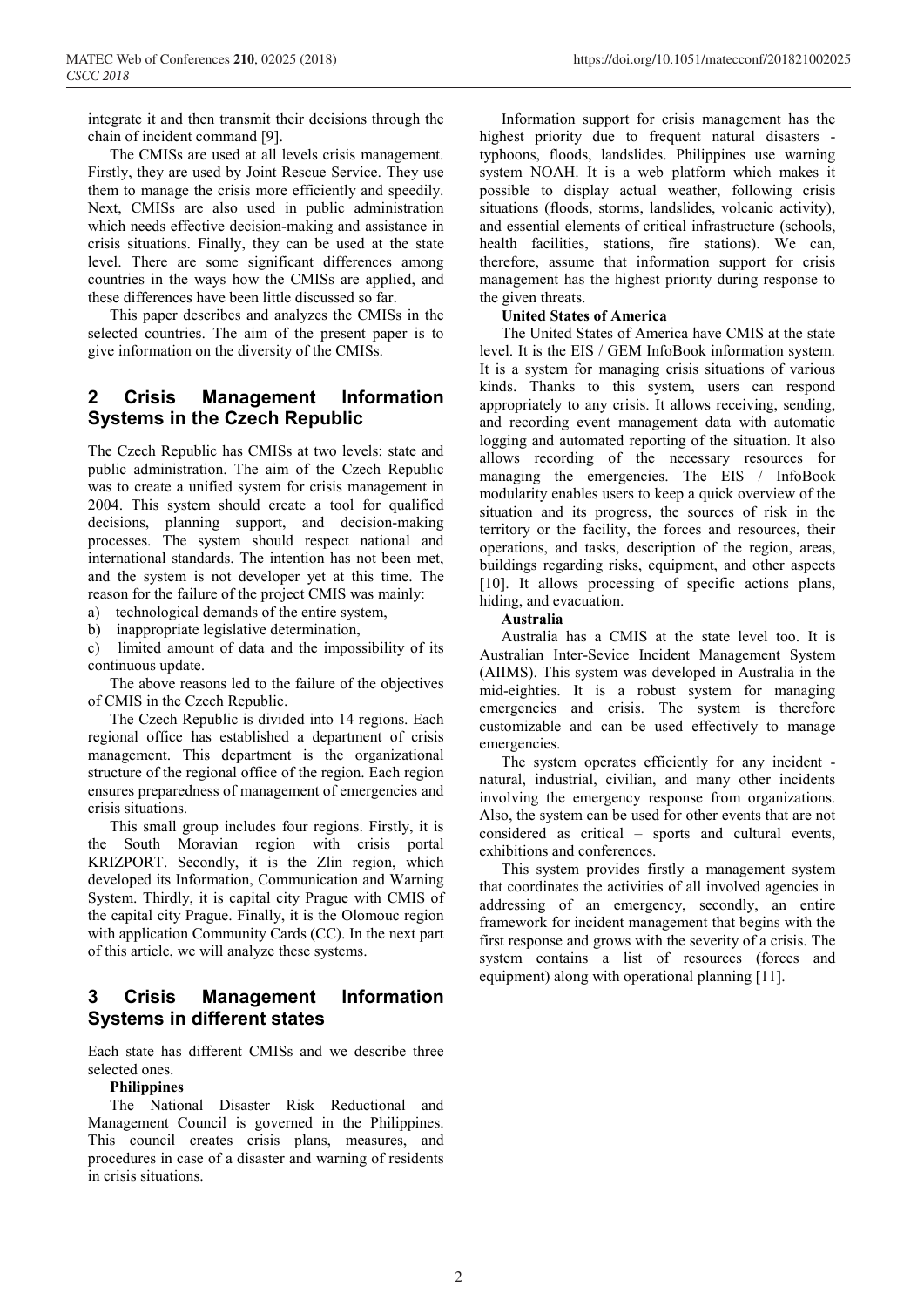

**Fig. 1.** Comparison of crisis management information systems.

# **4 Methodology**

The CMISs have many advantages and disadvantages, and therefore the heuristic analysis of their usability was performed. This assessment is used for the qualitative evaluation of the systems. Based on the analytical studies, we determined the staff of the Fire Rescue Services and municipal Authority of the municipalities for the analysis of the information systems. We conducted an evaluation using the following equation:

$$
UIS = ((R + H) / 2 \times H) \times 100\% \tag{1}
$$

Where,  $UIS =$  usability of the information system,  $R$  $=$  sum of the results (acquired points),  $H =$  amount of evaluated heuristics.

A set of the evaluation questions (70 problems) was used, and these issues were divided according to several indicators. These indicators fall into six categories.

The general indicator describes the essential information from a broad perspective where this information was investigated. The next part of this indicator determines whether the system works and if we can use the system without help (user´s guide). The last part solves whether the system contains only the relevant elements and information about the problem.

The second indicator is named usability. The usability finds out whether the system has the intuitiveness of the application. The next part determines the abilities firstly to control the system/application in particular conditions (in the car of Fire Rescue Service) and secondly to be adequately displayed on the mobile devices.

The third indicator is named security; it solves credibility and the possibility of the system breach. The second part of this indicator ascertains of the content of the map as actual.

The fourth indicator deals with the content of the system. This indicator solves whether the system includes any advertisements and the misleading elements.

The fifth indicator looks into the search part of the system. It observes whether the results match the searched query.

Finally, we evaluate the graphics indicator. This indicator solves the composition layout, typography, font color, and their suitability is evaluated as well as the aesthetic impression of the system [12].

The goal of the appraisal is to get feedback on the selected crisis management information system. Each item gained the following value:

 $-1$  = does not meet,

 $0$  = partially meets,

 $1$  = satisfies,

the field is empty if the question is not relevant.

### **5 Results**

This chapter aims to present the results of an evaluation of the information support for crisis management in the Czech Republic. The Czech Republic divides the information support of the crisis management to two types - state level and regional level.

An analysis of these systems has been performed. The method described in the previous chapter was used for this evaluation.

#### **The analysis of the crisis management information system - state level**

This part describes the usability of the unified CMIS. This system was only launched as a pilot version between 2008 and 2011, and it failed when it was used in a crisis during floods in Prague in 2011.

**Table 1.** Heuristic analysis of usability – state level [author].

| <b>Indicators</b> | <b>Points</b> | <b>Ouestions</b> | Answers | <b>Total</b> |
|-------------------|---------------|------------------|---------|--------------|
| General           |               | 12               |         | 60.00%       |
| Search            |               |                  |         | 71.43%       |
| Graphic           |               |                  |         | 94.44%       |
| Content           |               |                  |         | 87.50%       |
| Security          |               | 12.              | 12      | 66.67%       |
| Utility           |               | 22               | 20      | 47.50%       |
| Total             | 22            | 73               |         | 71.26%       |

Table 1 shows the data from the heuristic analysis of the usability of the unified crisis management information system of the Czech Republic. As can be seen, the best-evaluated category was "Graphic" which gained 95 percent. On the other hand, the category "Utility" gained only 47.5 percent. According to the evaluation, we can say that the system was partially usable. The system was under the auspices the Directorate-General of the Fire Rescue Service of the Czech Republic. This institution does not expect that the system would be reintroduced and developed in the future.

#### **The analysis of the crisis management information systems - regional level**

The information support for the crisis management in the public administration at the regional level is very diverse. Some municipalities do not use any CMISs. Only four selected regions have their CMISs, and the heuristic usability analysis was performed for them.